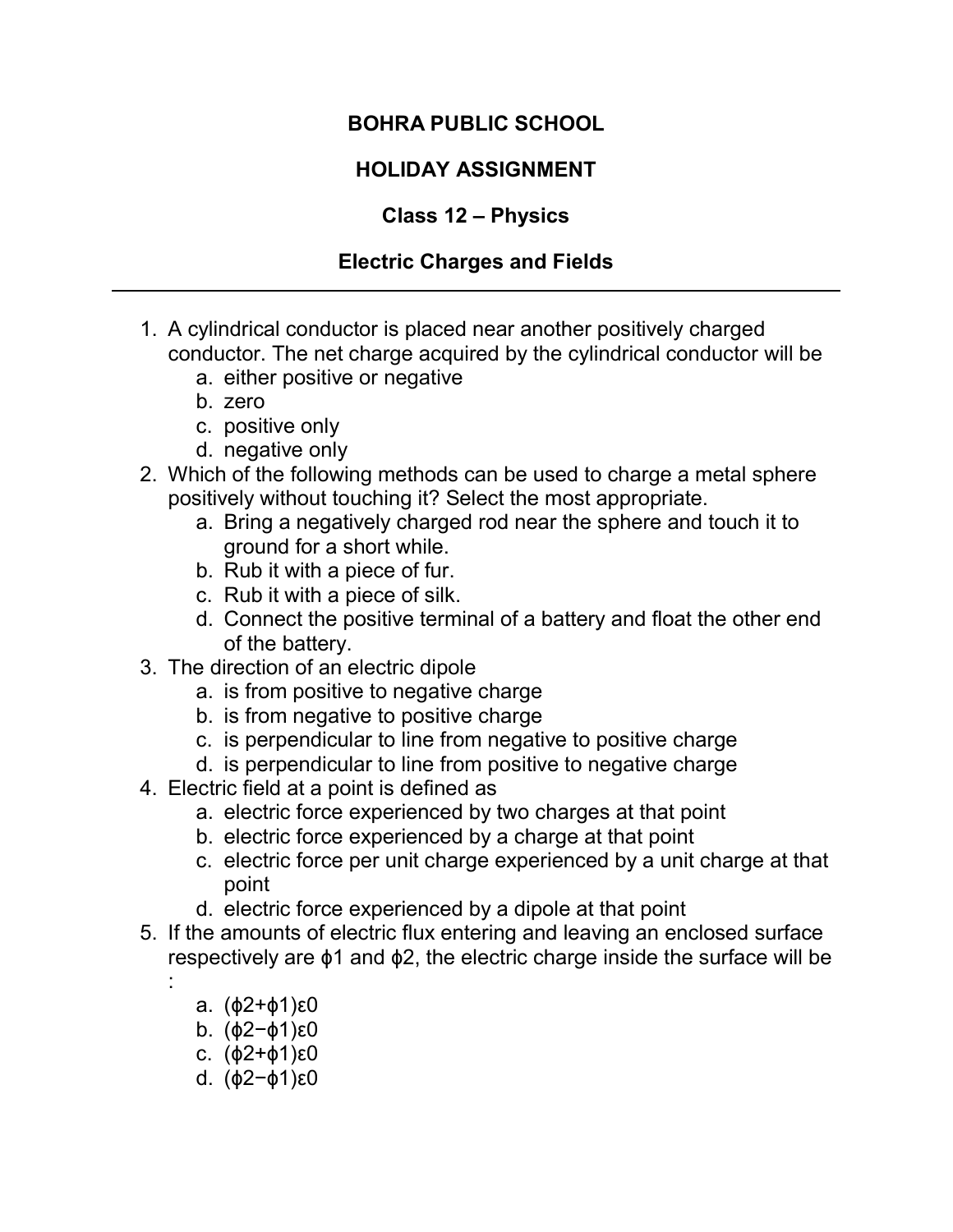- 6. Let  $E_a$  be the electric field due to a dipole in its axial plane distant I and let  $E<sub>a</sub>$  be the field in the equatorial plane distant I. The relation between  $E_a$  and  $E_a$  is:
	- a.  $E_a = 2E_a$
	- b.  $E_a = E_q$
	- c.  $E_a = 2E_a$
	- d.  $E_a = 3E_a$
- 7. Consider a neutral conducting sphere. A positive point charge is placed outside the sphere. Then the net charge on the sphere is
	- a. Negative and distributed uniformly over the surface of the sphere
	- b. Negative and distributed non–uniformly over the entire surface of the sphere
	- c. Negative and appears only at the point on the sphere closest to the point charge
	- d. Zero
- 8. The frequency of oscillation of an electric dipole moment having dipole moment p and rotational inertia I, oscillating in a uniform electric field E, is given by
	- a. 12πIpE
	- b. 12πpEI
	- c. (2π)IpE
	- d. (2π)pEI
- 9. Gauss's law states that the total electric field flux coming out of
	- a. an open surface equals the net charge enclosed within the volume divided by ε0
	- b. any surface equals the charge enclosed within the volume divided by ε0
	- c. a closed surface in vacuum equals the net charge enclosed within the volume divided by ε0
	- d. a closed surface equals the net charge enclosed within the volume
- 10. According to superposition of electric fields, the electric field of any combination of charges is the
	- a. vector sum of the fields caused by the individual charges
	- b. cross product of the individual fields
	- c. vector sum of the individual charges
	- d. scalar sum of the fields caused by the individual charges

For question numbers 11-15, two statements are given- one labeled Assertion (A) and the other labeled Reason (R). Select the correct answer to these questions from the codes (a), (b), (c) and (d) as given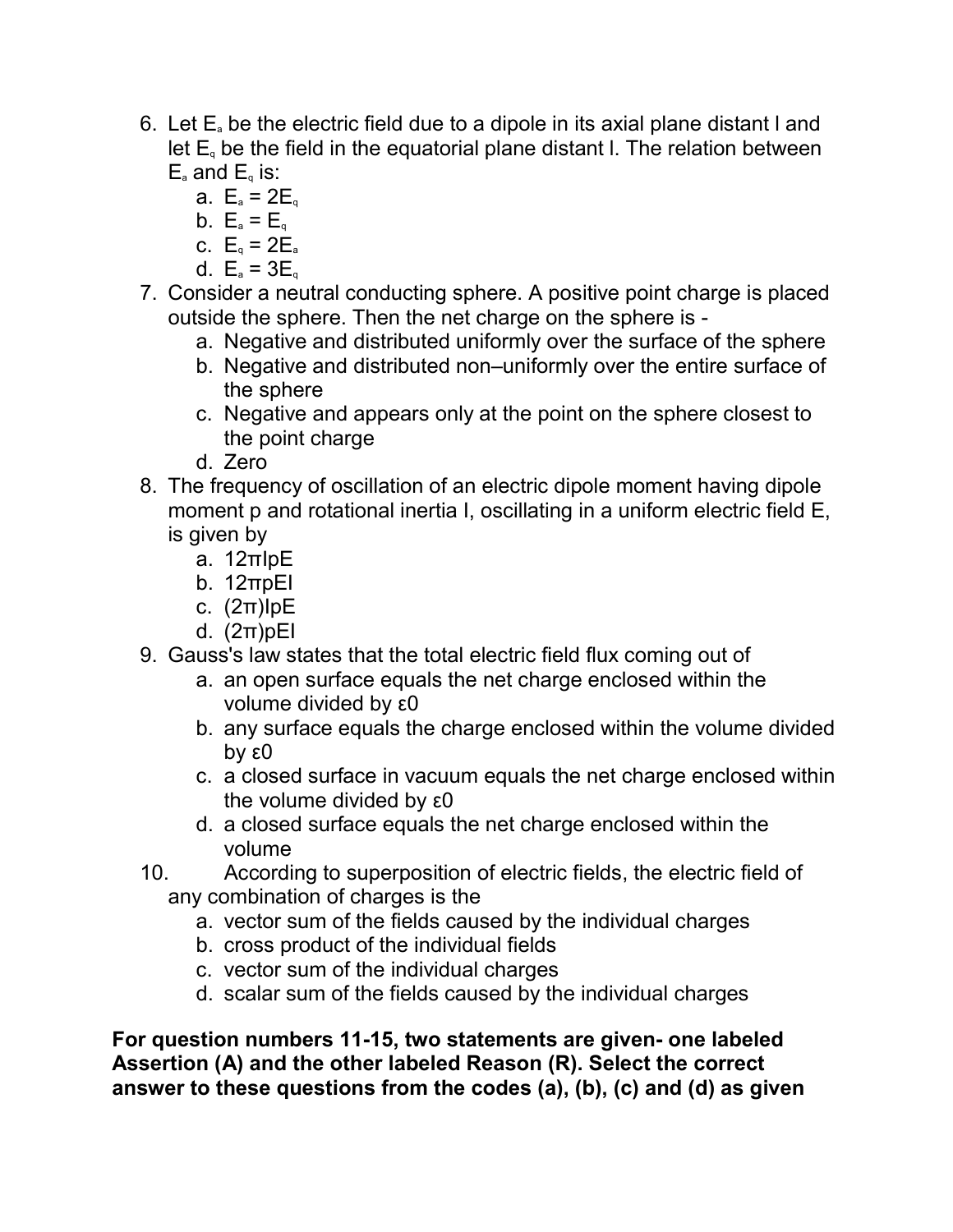#### below:

Both A and R are true and R is the correct explanation of A.

- a. Both A and R are true but R is not the correct explanation of A.
- b. A is true but R is false.
- c. A is false but R is true.
- 11. **Assertion (A):** A small metal ball is suspended in a uniform electric field with an insulated thread. If a high-energy X-ray beam falls on the ball, the ball will be deflected in the electric field.

Reason (R): X-rays emit photo-electrons and metal becomes negatively charged.

12. Assertion (A): Electron move away from a region of lower potential to a region of higher potential.

Reason (R): An electron has a negative charge.

13. **Assertion (A):** Ongoing away from a point charge or a small electric dipole, the electric field decreases at the same rate in both cases.

Reason (R): Electric field is inversely proportional to the square of the distance from the charge.

- 14. Assertion (A): When charges are shared between two bodies, there occurs no loss of charge but there does occur a loss of energy. Reason (R): In case of sharing of charges, conservation of energy fails.
- 15. Assertion (A): A metallic shield in form of a hollow shell may be built to block an electric field.

Reason (R): In a hollow spherical shield, the electric field inside it is zero at every point.

## Answer questions 16-20 based on the following case study:

A charge is a property associated with the matter due to which it experiences and produces an electric and magnetic field. Charges are scalar in nature and they add up like real numbers. Also, the total charge of an isolated system is always conserved. When the objects rub against each other charges acquired by them must be equal and opposite.

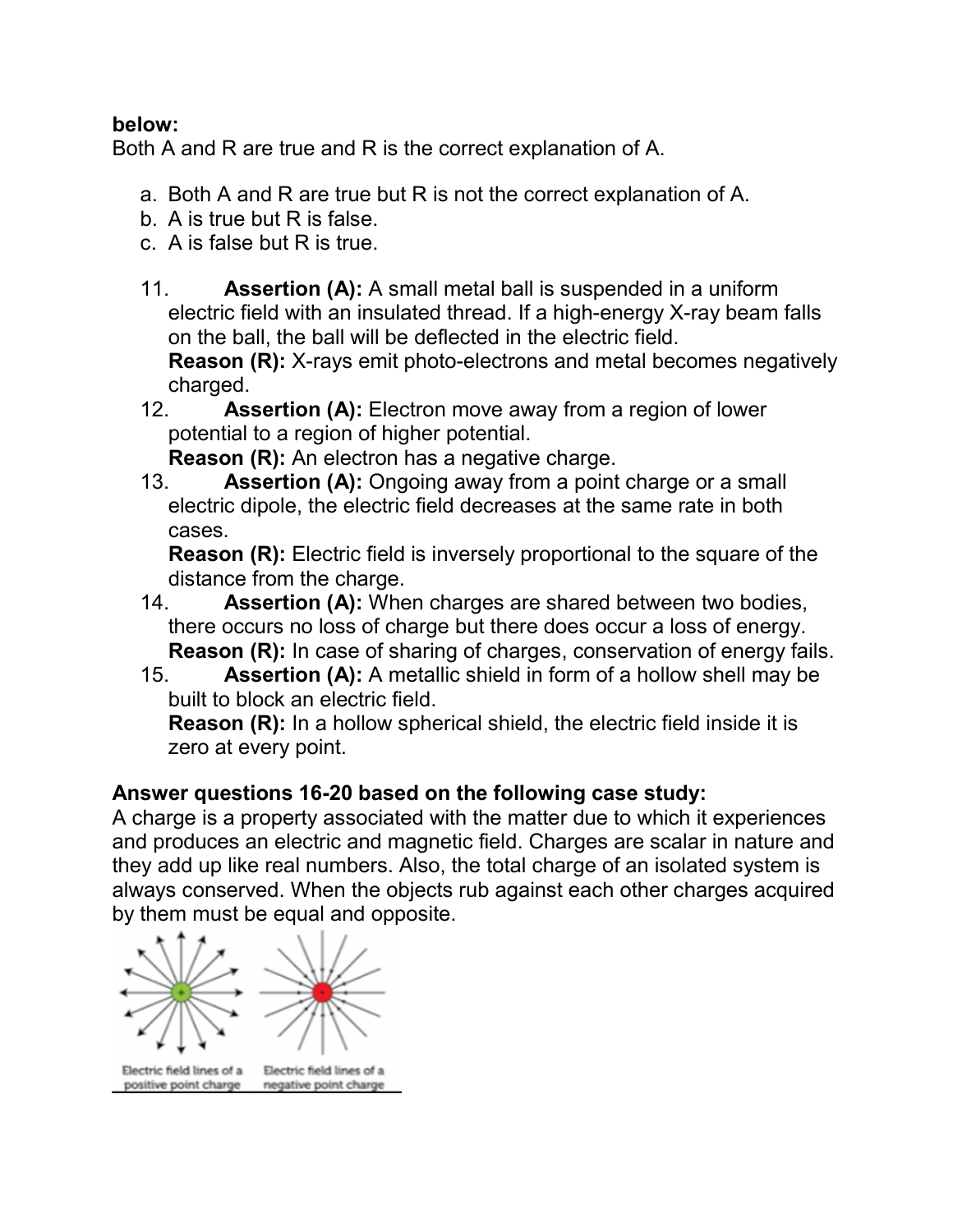- 16. The cause of charging is:
	- a. the actual transfer of protons
	- b. the actual transfer of electrons
	- c. the actual transfer of neutrons
	- d. none of the above
- 17. Pick the correct statement.
	- a. The glass rod gives protons to silk when they are rubbed against each other.
	- b. The glass rod gives electrons to silk when they are rubbed against each other.
	- c. The glass rod gains protons from silk when they are rubbed against each other.
	- d. The glass rod gains electrons when they are rubbed against each other.
- 18. If two electrons are each 1.5×10−10m from a proton, as shown in
	- Figure, magnitude of the net electric force they will exert on the proton is



- a. 1.97×10−8N
- b. 2.73×10−8N
- c. 3.83×10−8N
- d. 4.63×10−8N
- 19. A charge is a property associated with the matter due to which it produces and experiences :
	- a. electric effects only
	- b. magnetic effects only
	- c. both electric and magnetic effects
	- d. none of these
- 20. The cause of quantization of electric charges is:
	- a. transfer of an integral number of neutrons
	- b. transfer of an integral number of protons
	- c. transfer of an integral number of electrons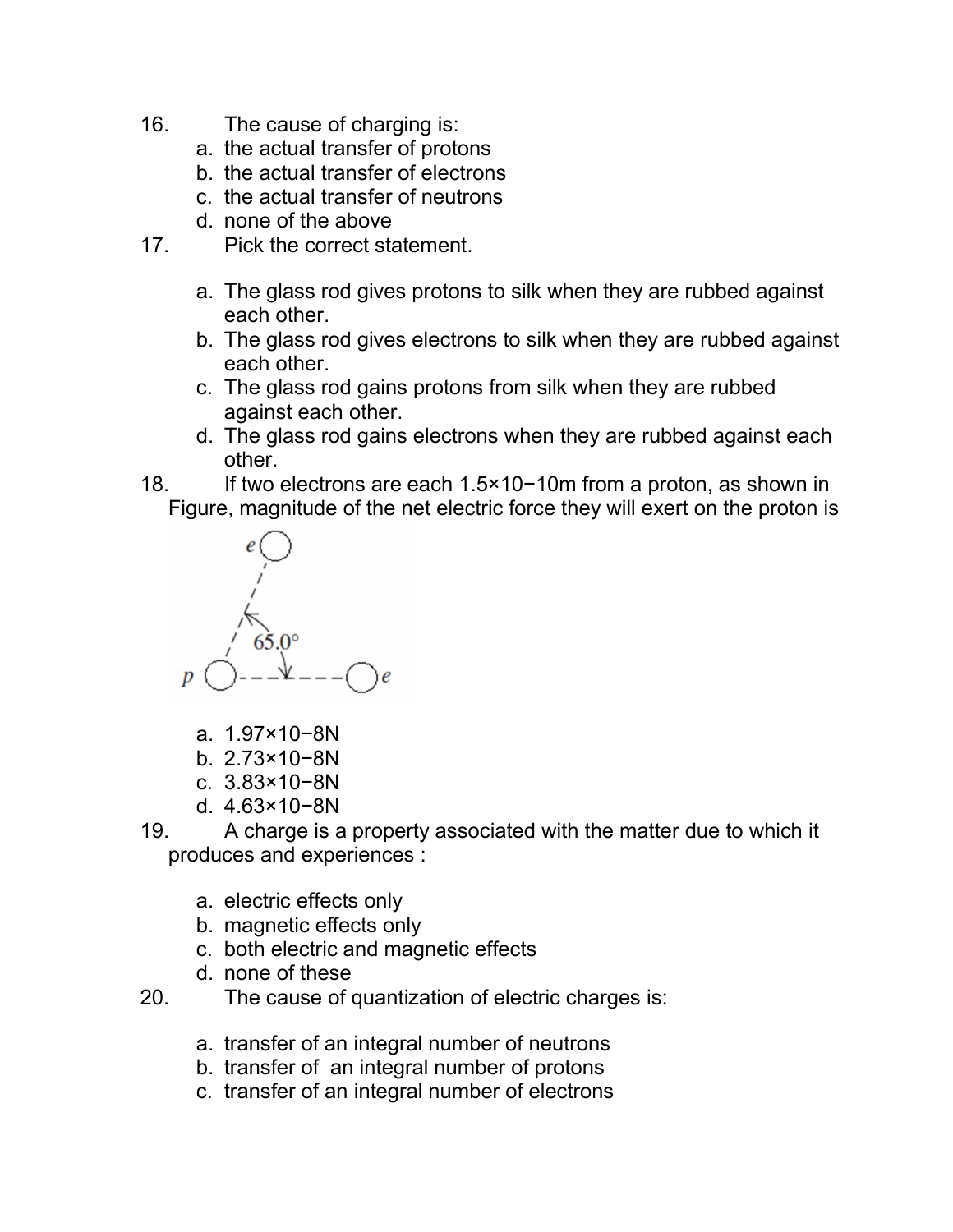d. none of the above

# Electrostatic Potential and Capacitance

1. For a parallel plate capacitor and a dielectric of dielectric constant K, when a dielectric material is inserted between the plates while charge is

\_\_\_\_\_\_ , the potential difference between the plates decreases by a

factor K.

- a. varies continuously
- b. increased
- c. decreased
- d. kept constant
- 2. In the capacitor of capacitance C, charge Q and energy W is stored. If charge is increased upto 2 Q, the energy stored will be
	- a. 2 W
	- b. W4
	- c. 4W
	- d. W2
- 3. The capacitance of a parallel plate capacitor is  $5 \mu$ F. When a glass slab of thickness equal to the separation between the plates is introduced between the plates, the potential difference reduces to 18 of the original value. The dielectric constant of glass is
	- a. 8
	- b. 5
	- c. 1.6
	- d. 40
- 4. Dielectric polarization is the phenomenon, in which atomic dipoles are aligned
	- a. at an acute angle to the direction of the electric field
	- b. perpendicular to the direction of the electric field
	- c. in the direction of the electric field
	- d. opposite to the direction of the electric field
- 5. When two charged conductors are connected by a wire,
	- a. there is always gain of energy
	- b. there is loss or gain of energy depending upon the potentials
	- c. there will not be any change in energy
	- d. there is always loss of energy
- 6. A charged sphere of radius a is put in contact with another uncharged sphere of radius b. The ratio of original surface density to that of final surface density of charge on first sphere is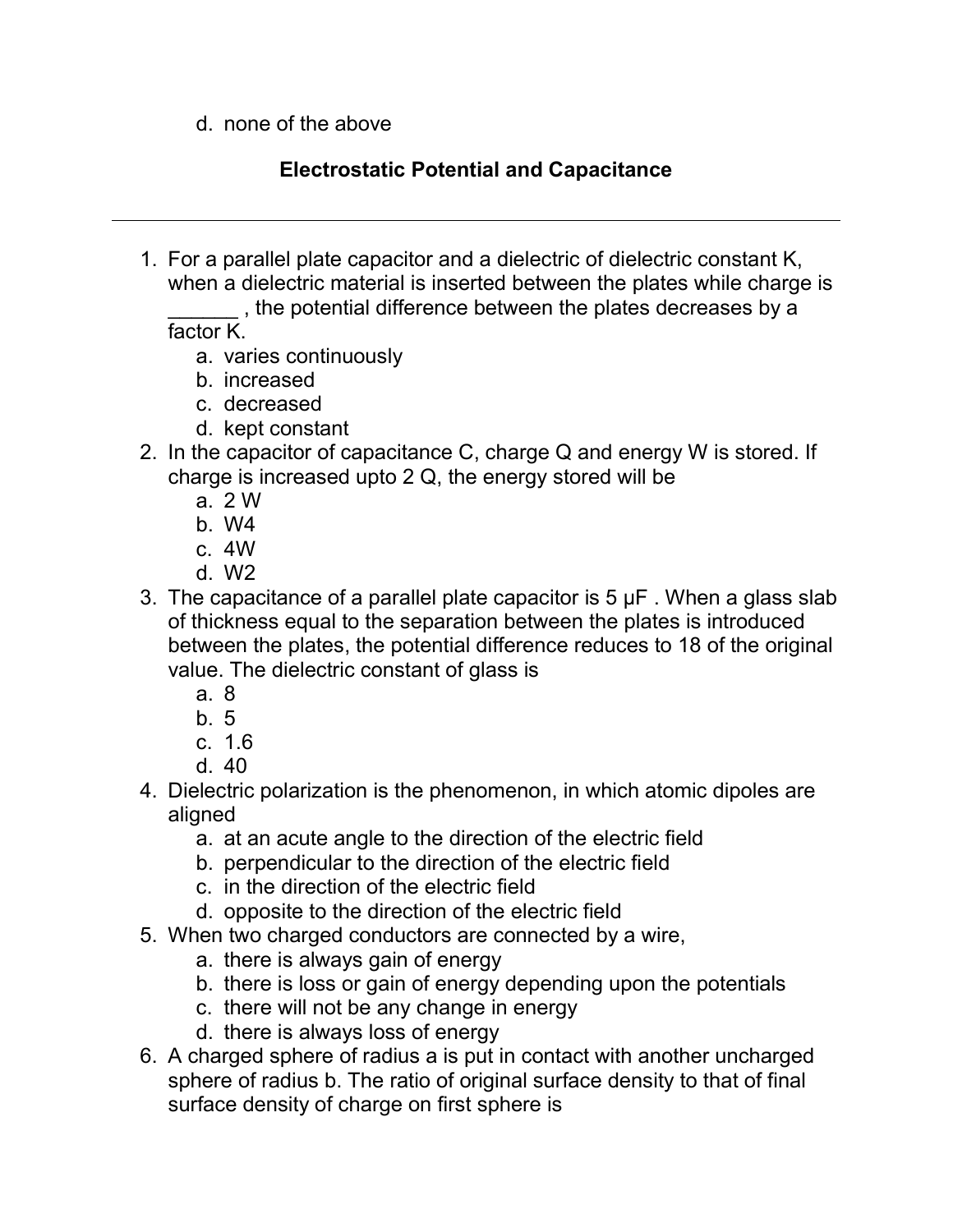- a. ab
- b. a+ba
- c. ba+b
- d. ba
- 7. A capacitor is charged by a battery. The battery is removed and another identical uncharged capacitor is connected in parallel. The total electrostatic energy of resulting system:
	- a. decreases by a factor of 2
	- b. increases by a factor of 4
	- c. increases by a factor of 2
	- d. remains the same
- 8. In a region, the potential is represented by  $V(x, y, z) = 6x 8xy 8y + 6z$ 6yz, where V is N volts and x, y, z are in metres. The electric force experienced by a charge of 2 coulomb situated at point (1, 1, 1) is:
	- a. 435 N
	- b. 65 N
	- c. 24 N
	- d. 30 N
- 9. Three capacitors connected in series have an effective capacitance of 2 μF. If one of the capacitors is removed, the effective capacitance becomes 3 μF. The capacitance of the capacitor that is removed is
	- a. 32μF
	- b. 23μF
	- c. 6 μF
	- d. 1 μF
- 10. The electric potential at a point  $(x, y, z)$  is given by  $V = -x^2y xz^3 + y^2$ 4. The electric field  $E \rightarrow$  at that point is:
	- a. E→=i^2xy+j^(x2+y2)+k^(3xz−y2)
	- b. E→=i^z3+j^xyz+k^z2
	- c. E→=i^(2xy−z3)+j^xu2+k^3z2x
	- d. E→=i^(2xy+z3)+j^x2+k^3xz2
- a. Both A and R are true and R is the correct explanation of A.
- b. Both A and R are true but R is not the correct explanation of A.
- c. A is true but R is false.
- d. A is false but R is true.
- 11. **Assertion (A):** Three equal charges are situated on a circle of radius r such that they form an equilateral triangle, then the electric field intensity at the center is zero.

Reason (R): The force on the unit positive charge at the center, due to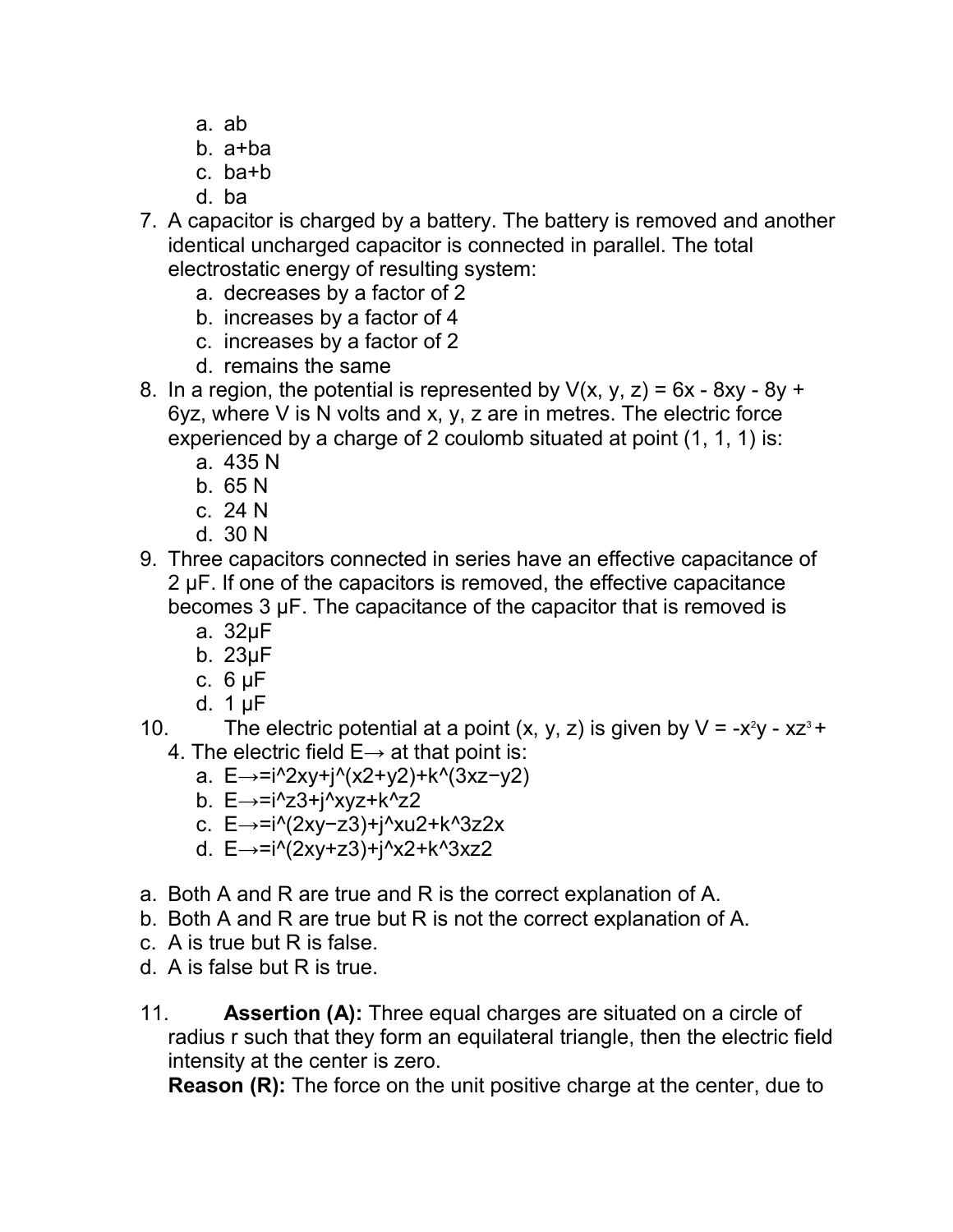the three equal charges is represented by the three sides of a triangle taken in the same order. Therefore, the electric field intensity at the center is zero.

12. **Assertion (A):** Electric potential and electric potential energy are different quantities.

Reason (R): For a system of positive test charge and point charge electric potential energy = electric potential.

13. **Assertion (A):** Increasing the charge on the plates of a capacitor means increasing the capacitance.

**Reason (R):** For a capacitor  $Q = CV \Rightarrow Q \propto C$ .

14. Assertion (A): If the distance between parallel plates a capacitor is halved and dielectric constant is made three times then the capacitance becomes six times.

Reason (R): Capacitance of the capacitor does not depend upon the nature of the material of the plates of the capacitor.

15. Assertion (A): Electric energy resides out of the spherical isolated conductor.

Reason (R): The electric field at any point inside the conductor is zero.

## Answer questions 16-20 based on the following case study:

Electrostatic potential energy of a system of point charges is defined as the total amount of work done in bringing the different charges to their respective positions from infinitely charge mutual separations. The work is stored in the system of two point charges in the form of electrostatic potential energy U of the system. Electric potential difference between any points A and B in an electric field is the amount of work done in moving a unit positive test charge from A to B along any path agents the electrostatic force VB−VA=WABqo=∫E→⋅dl.



- 16. A test charge is moved from a lower potential point to a higher potential point. The potential energy of test charge will
	- a. remain the same
	- b. increase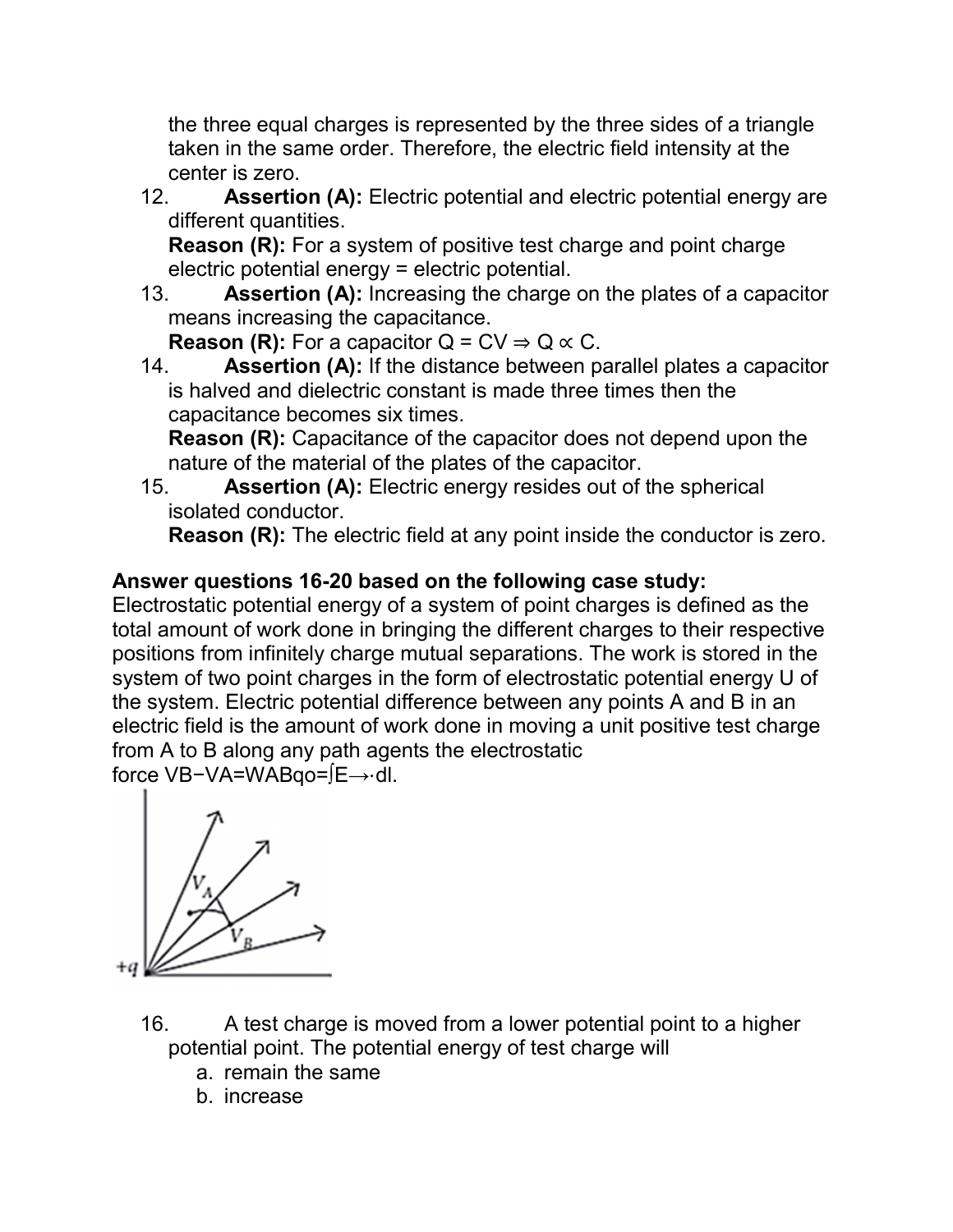- c. decrease
- d. become zero

17. Which of the following statement is not true?

- a. Electrostatic force is a conservative force.
- b. Potential energy of charge q at a point is the work done per unit charge in bringing a charge from any point to infinity.
- c. Spring force and gravitational force are a conservative force.
- d. Both electrostatic force is a conservative force and Spring force and gravitational force are conservative force.
- 18. Work done in moving a charge from one point to another inside a uniformly charged conducting sphere is
	- a. always zero
	- b. non-zero
	- c. may be zero
	- d. none of these
- 19. The work done in bringing a unit positive charge from infinite distance to a point at distance x from a positive charge Q is W. Then the potential ϕ at that point is
	- a. WQx
	- b. W
	- c. Wx
	- d. WQ
- 20. If 1  $\mu$ C charge is shifted from A to B and it is found that work done by an external force is 40 μ J. In doing so against electrostatics force, the potential difference  $V_A$  -  $V_B$  is
	- a. 40V
	- b. -40V
	- c. 20V
	- d. -60V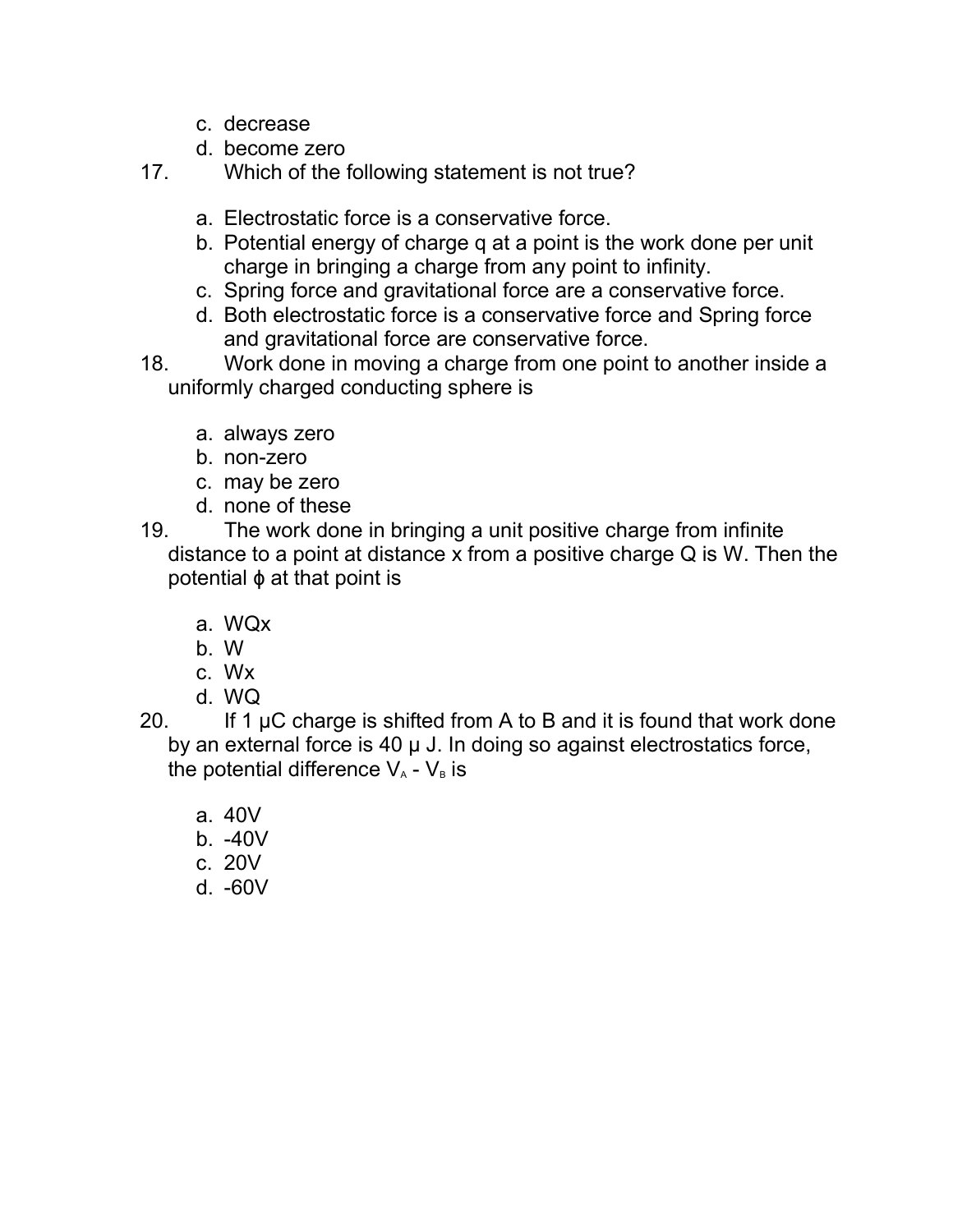- 1. Which of the following is responsible for the flow of current in a conductor?
	- a. Protons
	- b. Positive ions
	- c. Protons and holes
	- d. Free electrons
- 2. A carbon resistance is having the following coding: green, orange, black, gold. The resistance of the resistor is:
	- a.  $53 \times 10^{\circ} \pm 5\%$
	- b.  $53 \times 10^{\circ} \pm 10\%$
	- c.  $53 \times 10^{1} \pm 5\%$
	- d.  $53 \times 10 \pm 10\%$
- 3. What is the current I in the circuit as below?



- a. 1 A
- b. 1.2 A
- c. 0.5 A
- d. 2 A
- 4. The equivalent resistance of two resistances P and Q which are in series is
	- a. PQ(P+Q)
	- b. P×PP+Q
	- c.  $Q \times Q(P+Q)$
	- d.  $P + Q$
- 5. Two cells of 1.25 V and 0.75 V are connected in series with anode of one connected to cathode of the other. The effective voltage will be
	- a. 0.75 V
	- b. 0.50 V
	- c. 1.25 V
	- d. 2.0 V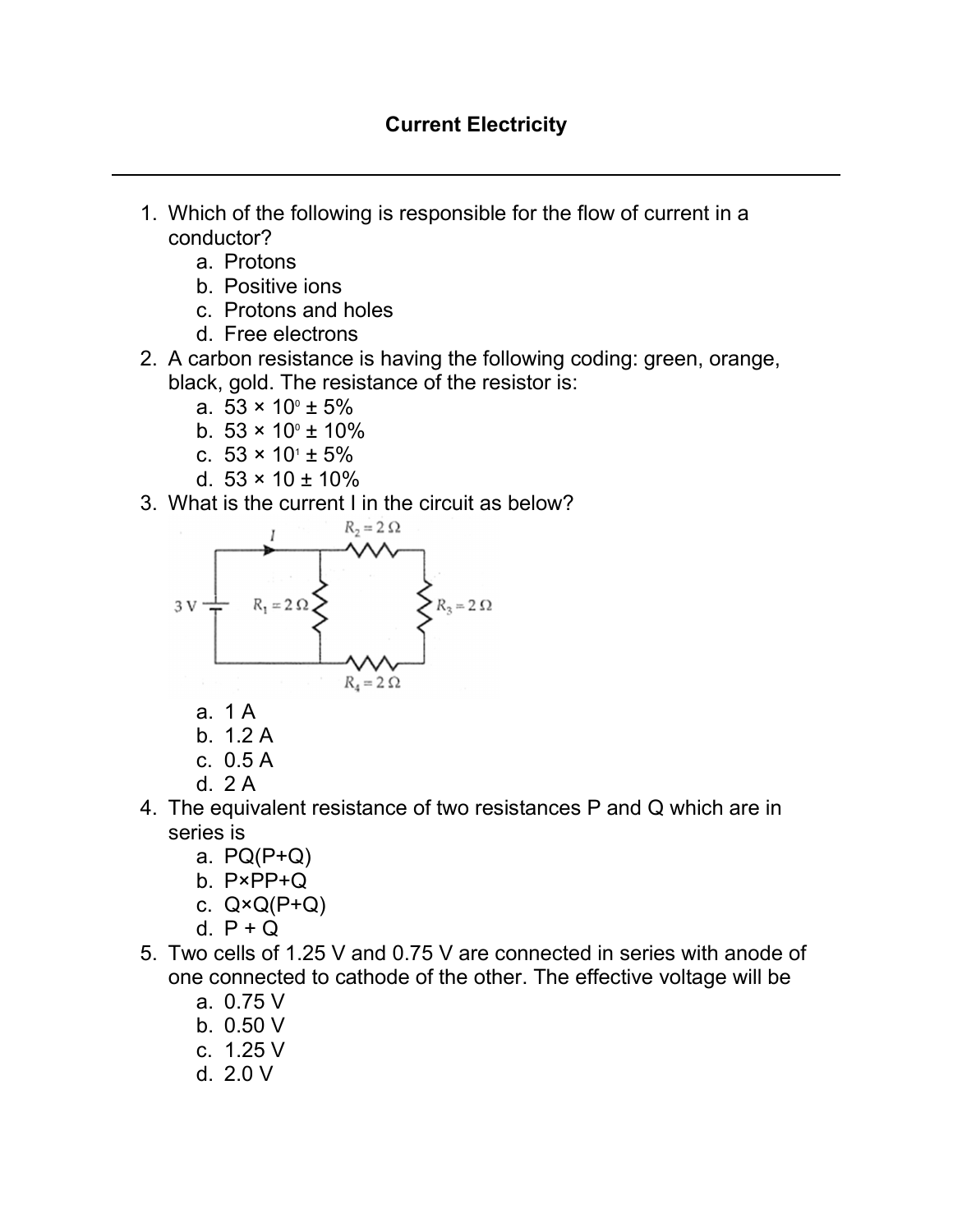- 6. The internal resistance of a 2.1 V cell which gives a current of 0.2 A through a resistance of 10  $\Omega$  is:
	- a. 1.0 Ω
	- b.  $0.5 \Omega$
	- c. 0.8 Ω
	- d. 0.2 Ω
- 7. A wire of resistance 10  $\Omega$  is elongated by 10%. The resistance of the elongated wire is:
	- a. 12.1 Ω
	- b.  $13.1 \Omega$
	- c.  $10.1 Ω$
	- d. 11.1 Ω
- 8. The internal resistance of the primary cell is 4  $Ω$ . It generates a current of 0.2 A in an external resistance of 21 Ω. The rate at which chemical energy is consumed which is providing the current is:
	- a. 5 J/s
	- b. 0.42 J/s
	- c. 0.24 J/s
	- d. 1 J/s
- 9. Meter Bridge is used to
	- a. determine unknown emf 'e'
	- b. determine unknown voltage v
	- c. determine unknown power 'P'
	- d. determine unknown resistance R

10. A cell of emf 1.5 V and internal resistance  $2 \Omega$  is connected to two resistors of 5  $\Omega$  and 8  $\Omega$  in series. The potential difference across the 5 Ω resistor will be:

- a. 0.33 V
- b. 0.5 V
- c. 1 V
- d. 3.3 V

For question numbers 11-15, two statements are given- one labeled Assertion (A) and the other labeled Reason (R). Select the correct answer to these questions from the codes (a), (b), (c) and (d) as given below:

Both A and R are true and R is the correct explanation of A.

- a. Both A and R are true but R is not the correct explanation of A.
- b. A is true but R is false.
- c. A is false but R is true.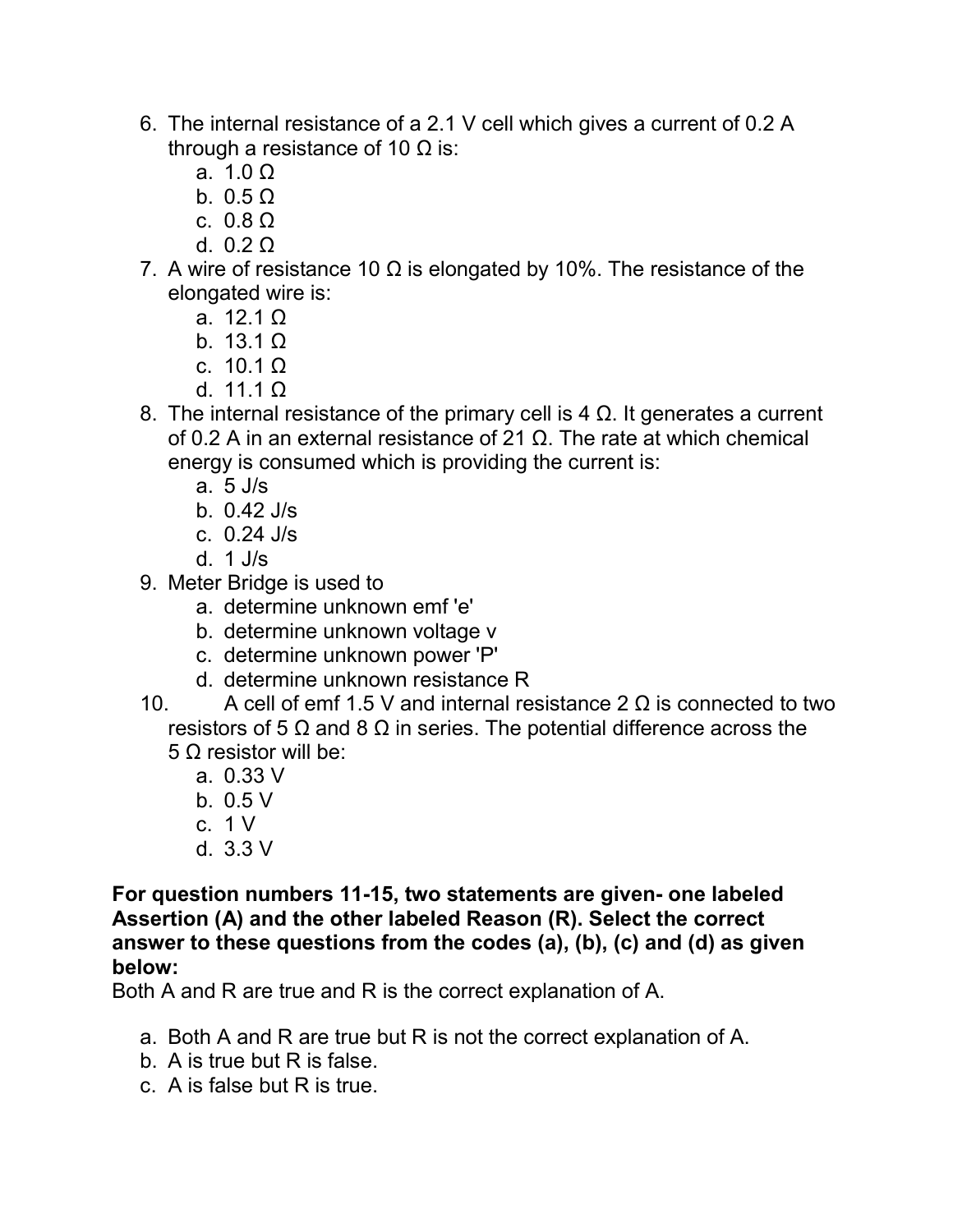11. **Assertion:** A potentiometer of a longer length is used for accurate measurement.

Reason: The potential gradient for a potentiometer of longer length with a given source of e.m.f. becomes small.

12. **Assertion (A):** Gases become conducting only when their pressure is lowered.

Reason (R): At low pressure, the discharge current is high.

13. **Assertion (A):** A current continues to flow in the superconducting coil even after the switch is off.

Reason (R): Superconducting coils show the Meissner effect.

14. **Assertion (A):** In a parallel combination of electrical appliances, total power consumption is equal to the sum of the powers of the individual appliances.

Reason (R): In parallel combination, the voltage across each appliance is the same, as required for the proper working of the electrical appliances.

15. Assertion (A): Light is produced in gases in the process of electric discharge through them at high pressure.

Reason (R): At high-pressure electrons of gaseous atoms collide and reach an excited state.

# Answer questions 16-20 based on the following case study:

Emf of a cell is the maximum potential difference between two electrodes of the cell when no current is drawn from the cell. Internal resistance is the resistance offered by the electrolyte of a cell when the electric current flows through it. The internal resistance of a cell depends upon the following factors; (i) distance between the electrodes (ii) nature and temperature of the electrolyte (iii) nature of electrodes (iv) area of electrodes.



For a freshly prepared cell, the value of internal resistance is generally low and goes on increasing as the cell is put to more and more use. The potential difference between the two electrodes of a cell in a closed circuit is called terminal potential difference and its value is always less than the emf of the cell in a closed circuit. It can be written as V=ε−Ir.

- 16. The terminal potential difference of two electrodes of a cell is equal to emf of the cell when
	- a.  $1 \neq 0$